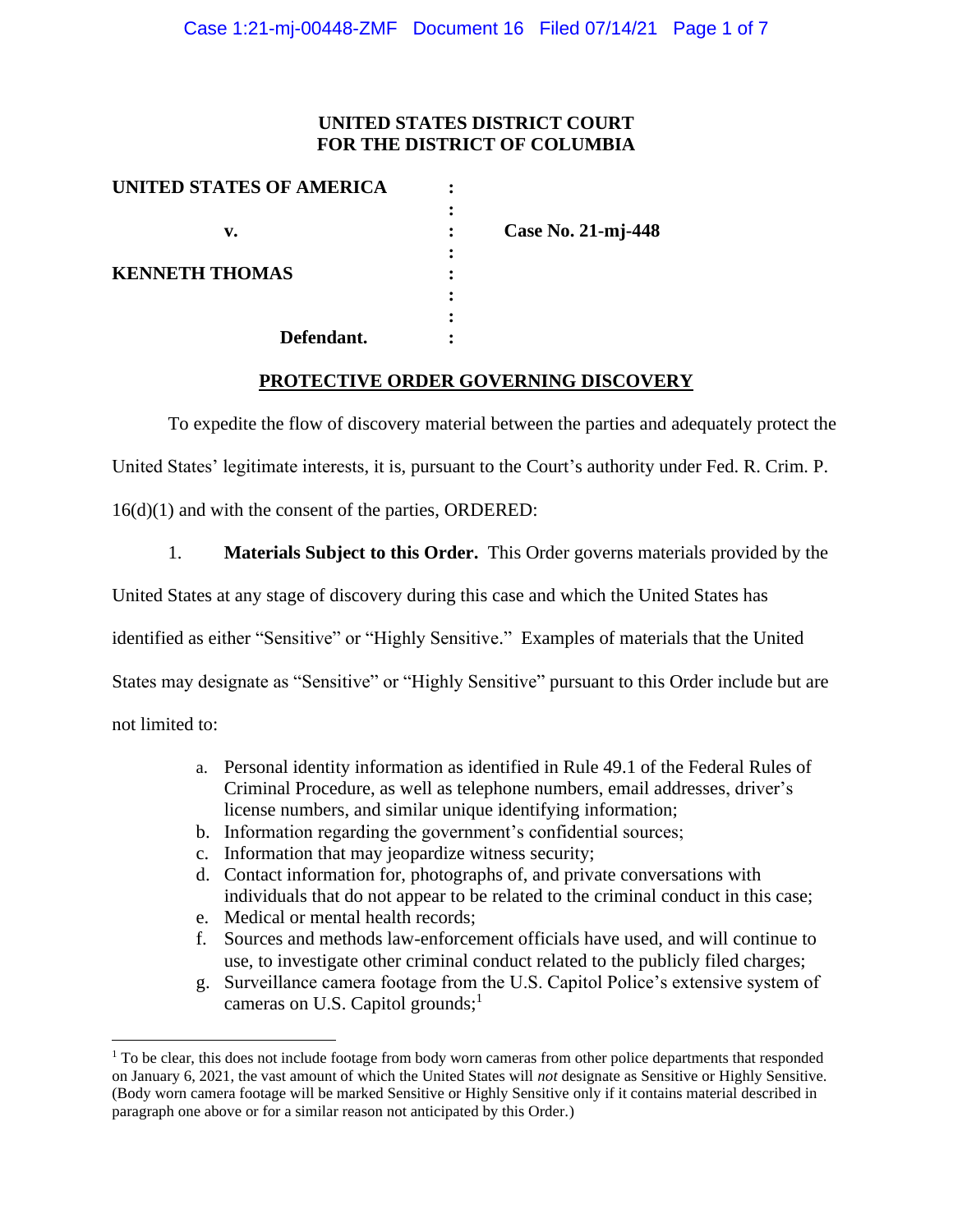- h. Repair estimates from the Architect of the Capitol;
- i. Materials designated as "security information" pursuant 2 U.S.C. §1979; and
- j. Tax returns or tax information.

This Order will not be used to designate materials as Sensitive or Highly Sensitive unless such designation is necessary for one of the reasons stated in this paragraph or for a similar reason not anticipated by this Order. The government agrees to make every effort to provide discovery in a manner that will allow for most discovery to be produced without such designations.

2. **Defendant.** Any reference to "Defendant" herein refers individually to each

defendant identified in the caption above.

3. **Legal Defense Team.** The "legal defense team" includes defense counsel

(defined as counsel of record in this case, including any post-conviction or appellate counsel)

and any attorneys, investigators, paralegals, support staff, and expert witnesses who are advising

or assisting defense counsel in connection with this case.

# 4. **Rules for the Handling of Sensitive and Highly Sensitive Materials.**

- a. **Limitations on Use.** Defendant and the legal defense team may use Sensitive and Highly Sensitive discovery materials solely in connection with the defense of this case and any other case connected to the events at the United States Capitol on January 6, 2021, including any post-conviction or appellate litigation, and for no other purpose, and in connection with no other proceeding, without further order of this Court.
- b. **Limitations on Dissemination.** No Sensitive or Highly Sensitive materials, or the information contained therein, may be disclosed to any persons other than Defendant, the legal defense team, or the person to whom the Sensitive or Highly Sensitive information solely and directly pertains or his/her counsel, without agreement of the United States or prior authorization from the Court.
- c. **Limitations on Reproduction.** Defendant, the legal defense team, and authorized persons shall not copy or reproduce the Sensitive or Highly Sensitive materials except in order to provide copies of the materials for use in connection with this case by Defendant, the legal defense team, the person to whom the Sensitive or Highly Sensitive information solely and directly pertains or his/her counsel, and other persons to whom the Court may authorize disclosure (collectively, "authorized persons").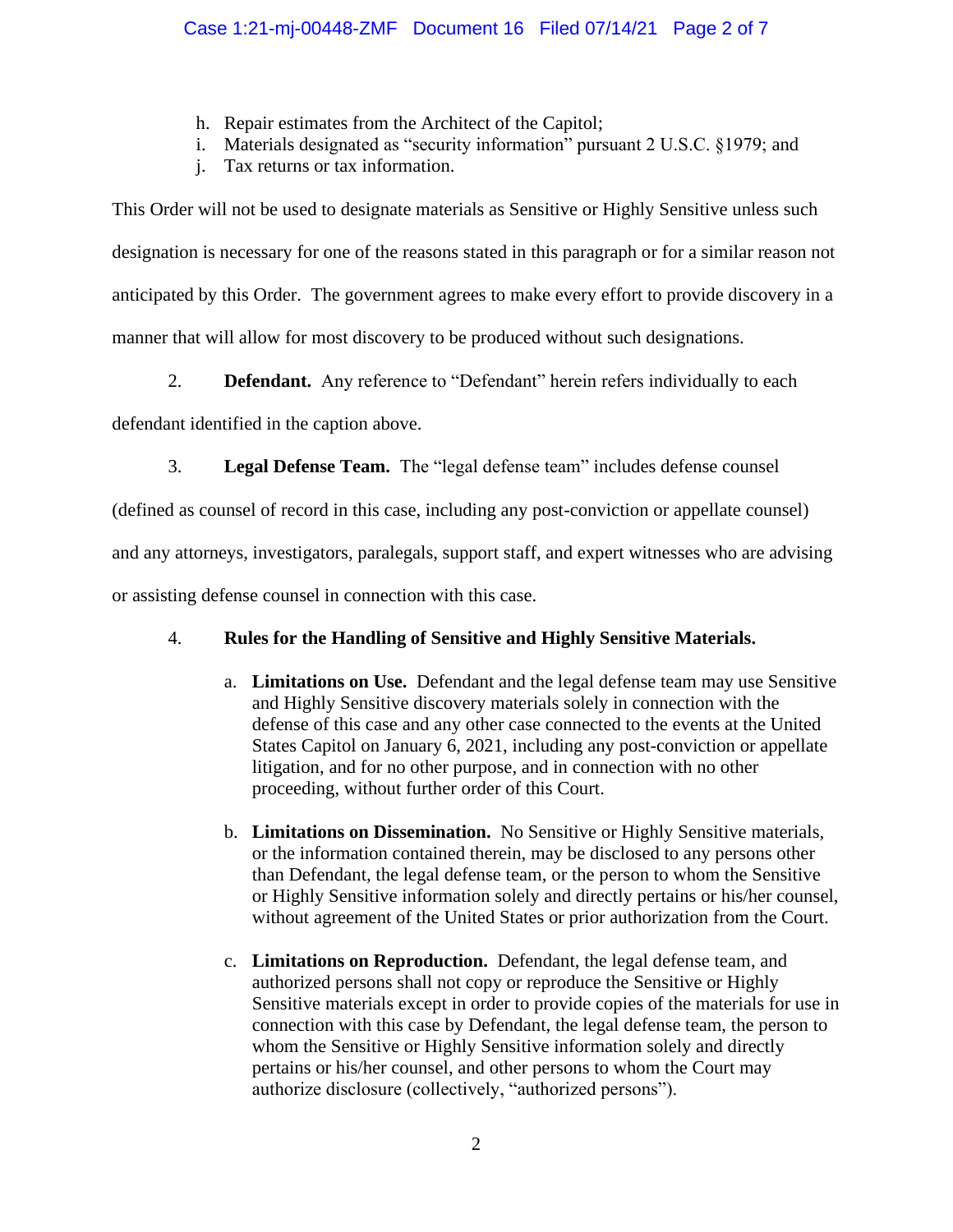If defense counsel provides Defendant access to Sensitive or Highly Sensitive materials, defense counsel must advise Defendant that Defendant may not record any personal identity information as identified in Rule 49.1 of the Federal Rules of Criminal Procedure or any telephone numbers, email addresses, driver's license numbers, and similar unique identifying information. By signing the attached affirmation, Defendant agrees not to do so.

Copies and reproductions, and any notes or records made in relation to the contents of the Sensitive and Highly Sensitive materials, are to be treated in the same manner as the original materials.

- d. **Court Filings.** Absent prior agreement by the parties or permission from the Court, no party shall disclose materials designated as Sensitive or Highly Sensitive in any public filing with the Court. Such materials shall be submitted under seal in accordance with Local Criminal Rule 49(f)(6). The Clerk of Court shall accept for filing under seal any filings made in compliance with that Rule and so marked by the parties pursuant to this Order.
- e. **Court Hearings.** The restrictions in this Order shall not limit either party in the use of the materials in judicial proceedings in this case. The procedures for use of designated Sensitive and Highly Sensitive materials during any hearing or the trial of this matter shall be determined by the parties and the Court in advance of the hearing or trial. No party shall disclose materials designated Sensitive or Highly Sensitive in open court without agreement by the parties that such materials may be disclosed in open court or prior authorization by the Court.

#### 5. **Additional Rules for Handling of Sensitive Materials.** The following

additional terms apply to Sensitive materials:

a. **Storage.** Sensitive materials must be maintained in the custody and control of Defendant, the legal defense team, and authorized persons. This restriction shall not apply to the person to whom the Sensitive information solely and directly pertains or his/her attorney.

#### 6. **Additional Rules for Handling of Highly Sensitive Materials.** The following

additional rules apply to Highly Sensitive materials:

a. **Additional Limitations on Dissemination.** Defense counsel may not provide a copy of Highly Sensitive materials to Defendant or permit Defendant to view such materials unsupervised by defense counsel or an attorney, investigator, paralegal, or support staff person employed by defense counsel.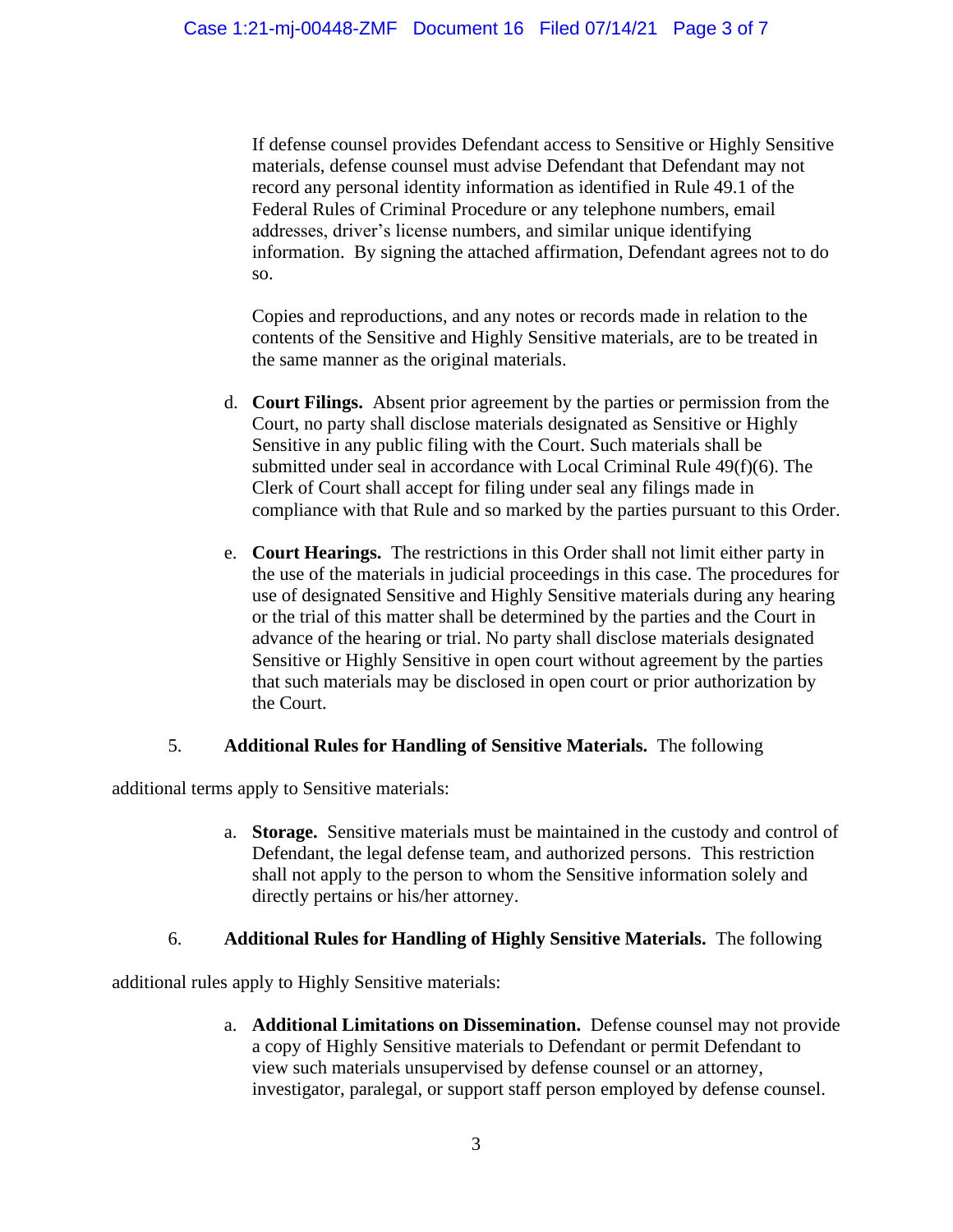The parties agree that defense counsel or an attorney, investigator, paralegal, or support staff person employed by defense counsel, may supervise Defendant by allowing access to Highly Sensitive materials through a cloudbased delivery system that permits Defendant to view the materials but does not permit Defendant the ability to download; provided that, prior to doing so, defense counsel first provides notice to the United States and allow the United States to file an objection with the Court if no agreement is reached.

- b. **Additional Limitations on Reproduction.** Counsel agrees that prior to showing materials to Defendant designated as Highly Sensitive, counsel or an attorney, investigator, paralegal, or support staff person employed by defense counsel will read Defendant the relevant parts of this Order, and remind Defendant of the consequences of violating the Order. If Defendant takes notes regarding Highly Sensitive materials, counsel or an attorney, investigator, paralegal, or support staff person employed by defense counsel must take reasonable steps to determine whether Defendant has copied any personal identity information as identified in Rule 49.1 of the Federal Rules of Criminal Procedure or any telephone numbers, email addresses, driver's license numbers, and similar unique identifying information.
- c. **Storage.** Highly Sensitive materials must be maintained in the custody and control of the legal defense team and authorized persons. This restriction shall not apply to the person to whom the Highly Sensitive information solely and directly pertains or his/her attorney.

7. **Viewing by Incarcerated Defendants.** If Defendant is in the custody of the

United States Marshals Service, defense counsel is authorized to provide a copy of discovery materials to the appropriate point of contact so that the defendant can view the discovery materials, subject to the terms of this Order.

8. **Disputes.** The parties shall make a good faith effort to resolve any dispute about a sensitivity designation before requesting the Court's intervention. The United States may agree to remove or reduce a sensitivity designation without further order of this Court. Whenever the redaction of specified information will resolve the basis for which a sensitivity designation was applied, the United States will agree to redaction, and such redaction will render the materials no longer subject to this Order. Any agreement to reduce or remove a sensitivity designation or to redact specific information shall be memorialized in writing.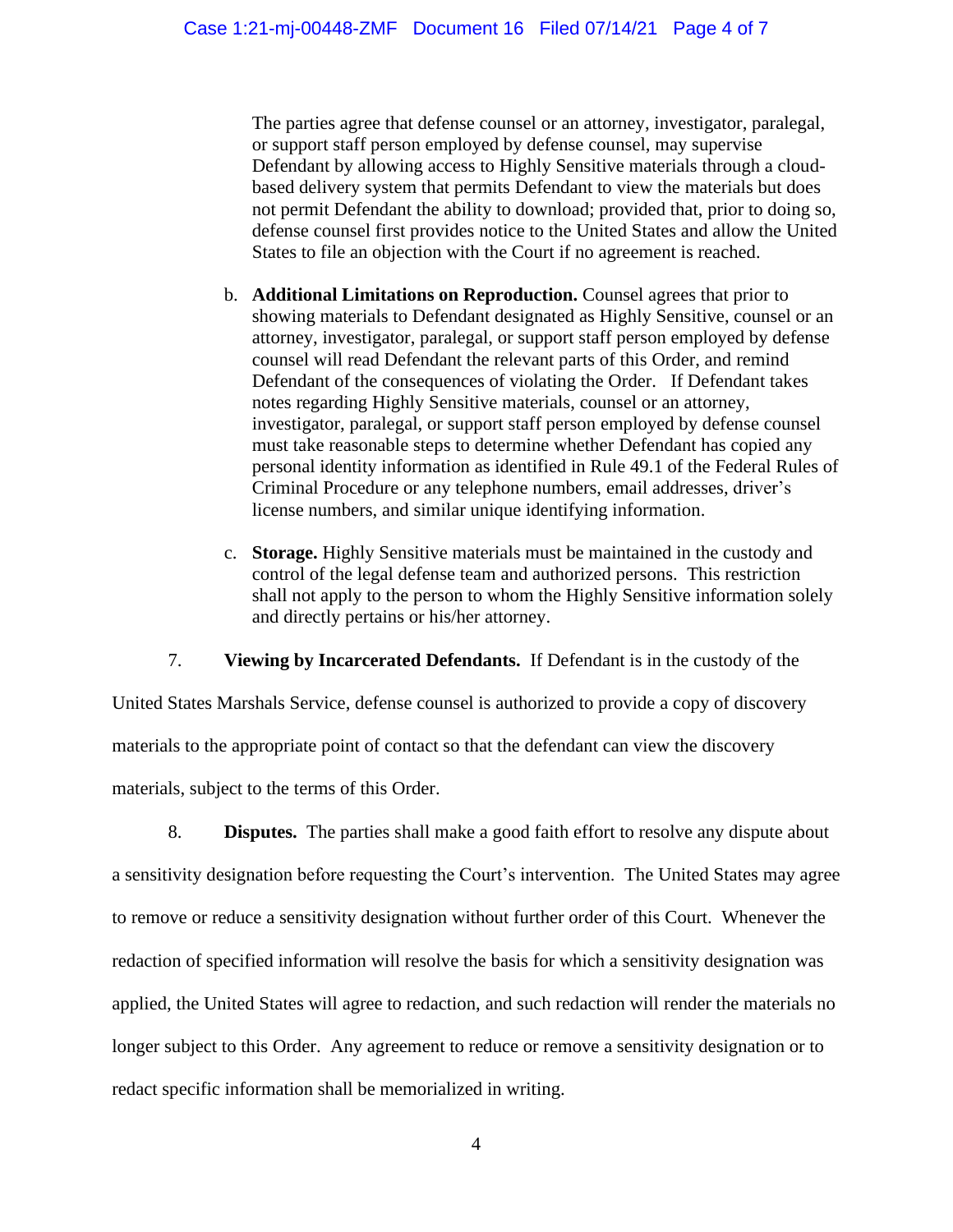#### Case 1:21-mj-00448-ZMF Document 16 Filed 07/14/21 Page 5 of 7

9. **Modification Permitted.** Nothing in this Order shall prevent any party from seeking modification of this Order nor prevent the defense from contesting a sensitivity designation. The parties agree that the burden of demonstrating the need for a protective order remains with the government at all times.

10. **Failure not Waiver.** The failure by the United States to designate any materials as Sensitive or Highly Sensitive upon disclosure shall not constitute a waiver of the United States' ability to later designate the materials as Sensitive or Highly Sensitive but the government must separately identify and memorialize the changed status of those materials in writing.

11. **Automatic Exclusions from this Order.** This Order does not apply to materials that:

- a. Are, or later become, part of the public court record, including materials that have been received in evidence in this or other public trials or hearings;
- b. Were derived directly from Defendant or that pertain solely to Defendant. Examples of such materials include Defendant's own financial records, telephone records, digital device downloads, social media records, electronic communications, arrest records, and statements to law enforcement; 2 and
- c. Materials that the defense obtains by means other than discovery.
- 12. **Government's Discovery Obligations.** Nothing in this Order modifies the

United States' obligations at any stage of discovery in this case pursuant to Federal Rules of

Criminal Procedure 16 and 26.2, Local Criminal Rule 5.1, 18 U.S.C. § 3500 (the Jencks Act),

and the government's general obligation to produce exculpatory and impeachment information in

criminal cases.

 $2$  Discoverable materials that were derived directly from Defendant or that pertain solely to Defendant are exempt from this Order regardless of whether the United States has designated any such materials as "Sensitive" or "Highly Sensitive" because the same materials are being provided or made available to co-defendants or other persons charged in connection with the events at the United States Capitol on January 6, 2021.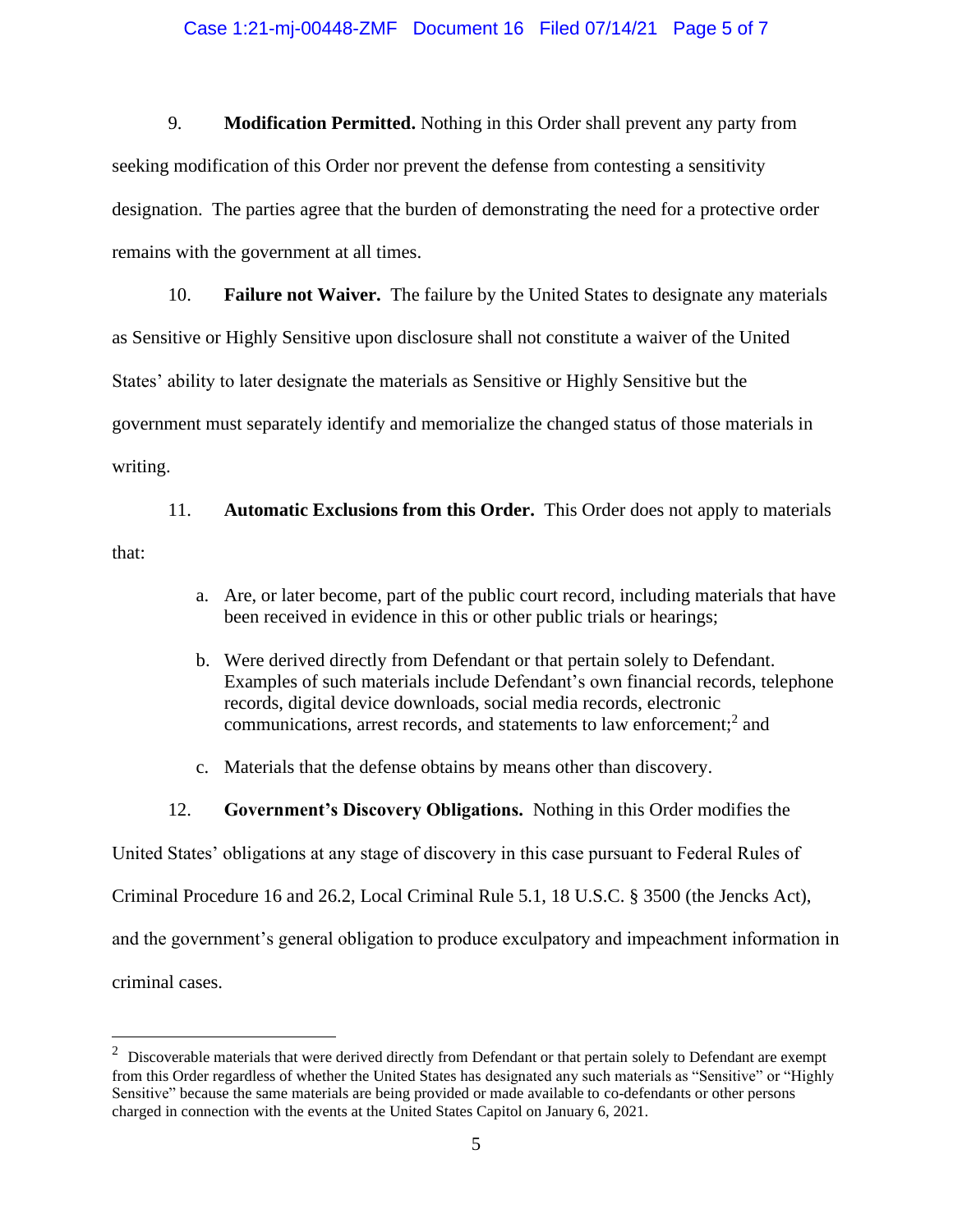#### Case 1:21-mj-00448-ZMF Document 16 Filed 07/14/21 Page 6 of 7

13. **Defense Counsel's Obligations.** Defense counsel must provide a copy of this Order to, and review the terms of this Order with, members of the legal defense team, Defendant, and any other person, before providing them access to Sensitive or Highly Sensitive materials. Defense counsel must obtain a fully executed copy of Attachment A before providing Defendant access to Sensitive or Highly Sensitive materials, and must file a copy with the Court within one week of execution.

14. **No Ruling on Discoverability or Admissibility**. This Order does not constitute a ruling on the question of whether any particular material is properly discoverable or admissible and does not constitute any ruling on any potential objection to the discoverability or admissibility of any material.

15. **Duration.** The terms of this Order shall remain in effect after the conclusion of this case and the parties shall be bound by it unless otherwise ordered by the Court.

**SO ORDERED** this 14th day of July, 2021.

 $\sqrt{1 - 04'00'}$ 

G. Michael Harvey 2021.07.14 20:12:59

HONORABLE G. MICHAEL HARVEY United States Magistrate Judge